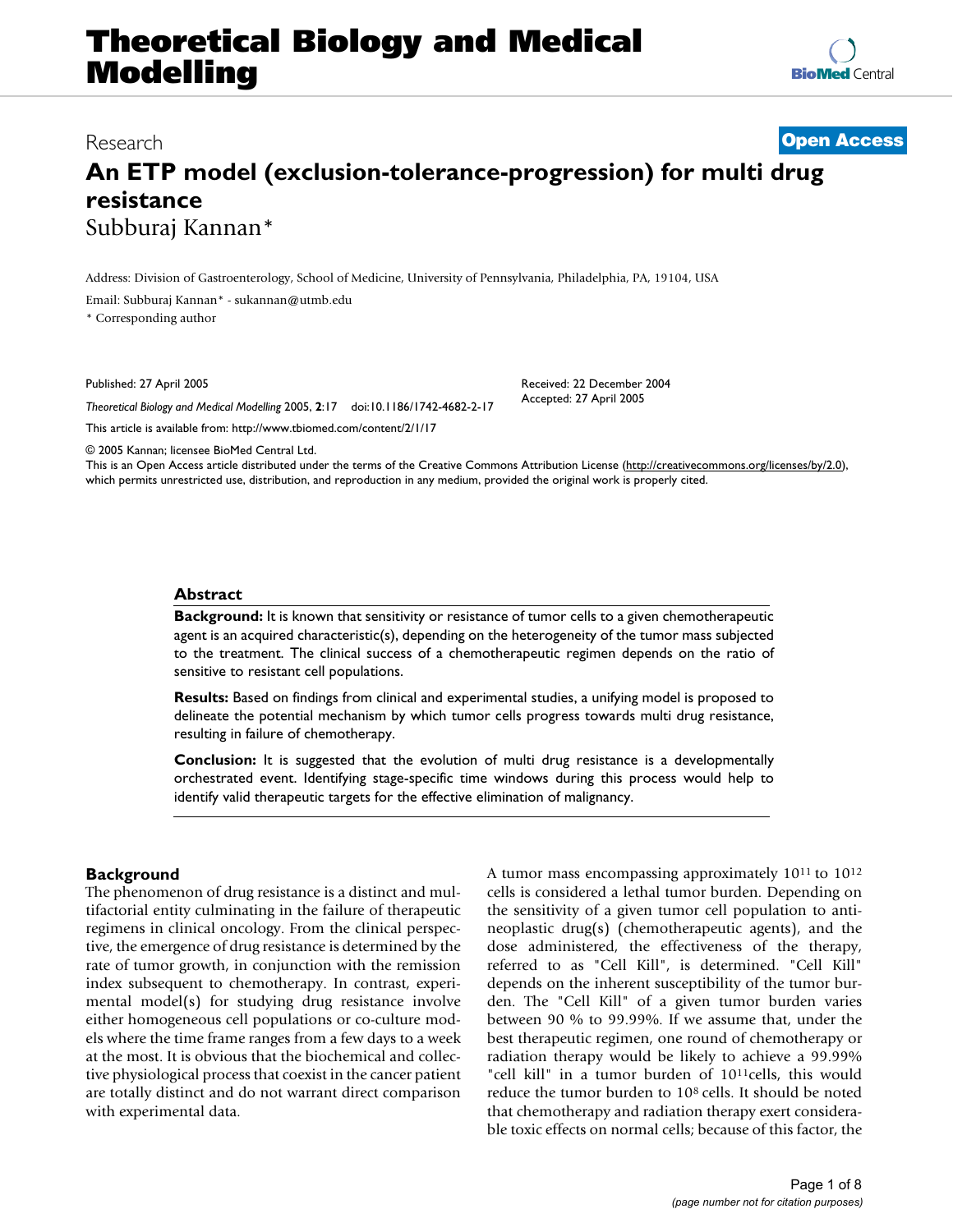treatment regimen is staged in cycles. It is reasonable to presume that both the normal cells and the less sensitive tumor cells would be likely to proliferate with one or more defects after each cycle of the therapy.

Even if the most fortunate circumstances were to prevail for early detection followed by treatment, the size of the "tumor burden", the sensitivity of the tumor cells and the effectiveness of the therapy ("Cell kill") remain decisive in determining the outcome of the therapy. Clinical observation shows that relapse or recurrence of the tumor is always a possibility. This is partly due to the fact that diagnostic procedures are inadequate for detecting as few as 106 or 108 tumor cells in cancer patients. This technical shortcoming confers a growth advantage on both undetectable and insensitive tumor cells. Under these circumstances, should there be a relapse, the tumor burden would probably be composed of a heterogeneous population of tumor cells. These include both drug sensitive and drug resistant cells in either proliferating or dormant states. According to Gompertzian Kinetics, as the tumor burden increases, the number of proliferating cells would decrease. Also, it is known that in a given tumor burden, a considerable number of cells are in the resting phase; these are not sensitive to chemotherapy or radiation therapy [1].

As a result it would require a much higher dose of chemotherapeutic drugs or radiation therapy to achieve the maximal "Cell Kill" in a given tumor burden. It is known that higher drug doses are often correlated with increased response rates in terms of the effective and maximal "Cell Kill", thus offering a window of opportunity for cure (complete remission). However, there is no assurance that complete remission would be the immediate outcome after a given therapeutic regimen. It is known that the effectiveness of an anti-neoplastic drug depends on **i)** the half life of the drug *in vivo*, **ii)** the rate and **iii)** amount of the drug being absorbed (bioavailability), and **iv)** the toxicities of biologically active metabolites of the drug [2-4].

The biologically active form of a drug, and the effective range of radiation therapy, are not uniformly distributed, so the entire tumor burden is not reached. Therefore, in a given tumor burden, the entire cell population is not exposed to effective therapy, leaving a finite region insufficiently exposed to the drug or its biologically active metabolite(s). Considering these factors in the context of ongoing therapy, it is common practice to re-evaluate patients after 2 or 3 cycles of chemotherapy to determine its effectiveness. Depending on the toxicity profile and the rate of tumor progression versus "Cell Kill", either the therapy is continued or multiple drugs are used to achieve maximal "Cell Kill" to obtain complete remission.

Here, I advance a hypothesis for multi drug resistance based on the aforementioned factors: the ETP model. The founding factors are: **1.** The sigmoidal curve depicting the toxicity-dose relationship for a given chemotherapeutic drug indicates that lower doses give lower toxicity but less "Cell Kill", whereas an increased dose would increase the toxicity with a better "Cell Kill" [5,6]. However the optimal dose required for a given therapeutic compound to achieve a maximal "Cell Kill" for a particular malignancy with minimum cytotoxicity is not well defined. This paves the way for cells within the tumor burden to acquire and evolve one or more mechanism(s) for survival under the drug-induced toxic environment during and after treatment. Therefore, it follows that the surviving tumor cells in a given "tumor burden" should be viewed as the bestsuited or best-adapted for withstanding these toxic effects as a result of acquiring a relevant genotype and/or phenotype conferring "multi drug resistance" [7,8].

**2.** In terms of experimental data, I have consistently observed that periodic exposure to alkylating agents is a principal requirement for retaining the drug-resistance property of the drug-resistant variant of human ovarian carcinoma compared to the drug-sensitive tumor cells *in vitro*. If no drug treatment were provided, would the drugresistant variant revert to a sensitive phenotype and subsequently die? Absence of drug exposure of resistant cells indeed causes reversion to a drug sensitive phenotype, which is intriguing as it implies that drug resistance is a transient phenomenon not an everlasting property, at least *in vitro*. Also, as the selection pressure is maintained with periodic drug treatment, the doubling rate of the drug resistant cells decreases compared to the drug-sensitive phenotype (Figure [1](#page-2-0)). Obviously, a considerable difference in biochemical properties between these two cell lines is to be expected; however, this is not the case (**Kannan**, **Unpublished observations**). On the contrary, if chemotherapeutic or radiation therapy is discontinued, relapse with or without an aggressive increase in tumor burden is observed in a cancer patient.

Absence of therapy does not result in a complete remission paralleling the complete reversion to drug sensitivity that is observed *in vitro*. The phenomenon is rare, indeed scarcely possible, in the clinical scenario. As such, there is no direct correlation between clinical case reports and experimental data. This contradiction warrants critical appraisal of the published literature, which is seminal and has exerted a profound impact on our understanding of the most complex and still unattainable goal of complete recovery in any given cancer treatment. Based on extensive analysis of the published literature and experimental evidence, I propose a model to account for the incongruity or discrepancy between the experimental and clinical drug resistance data.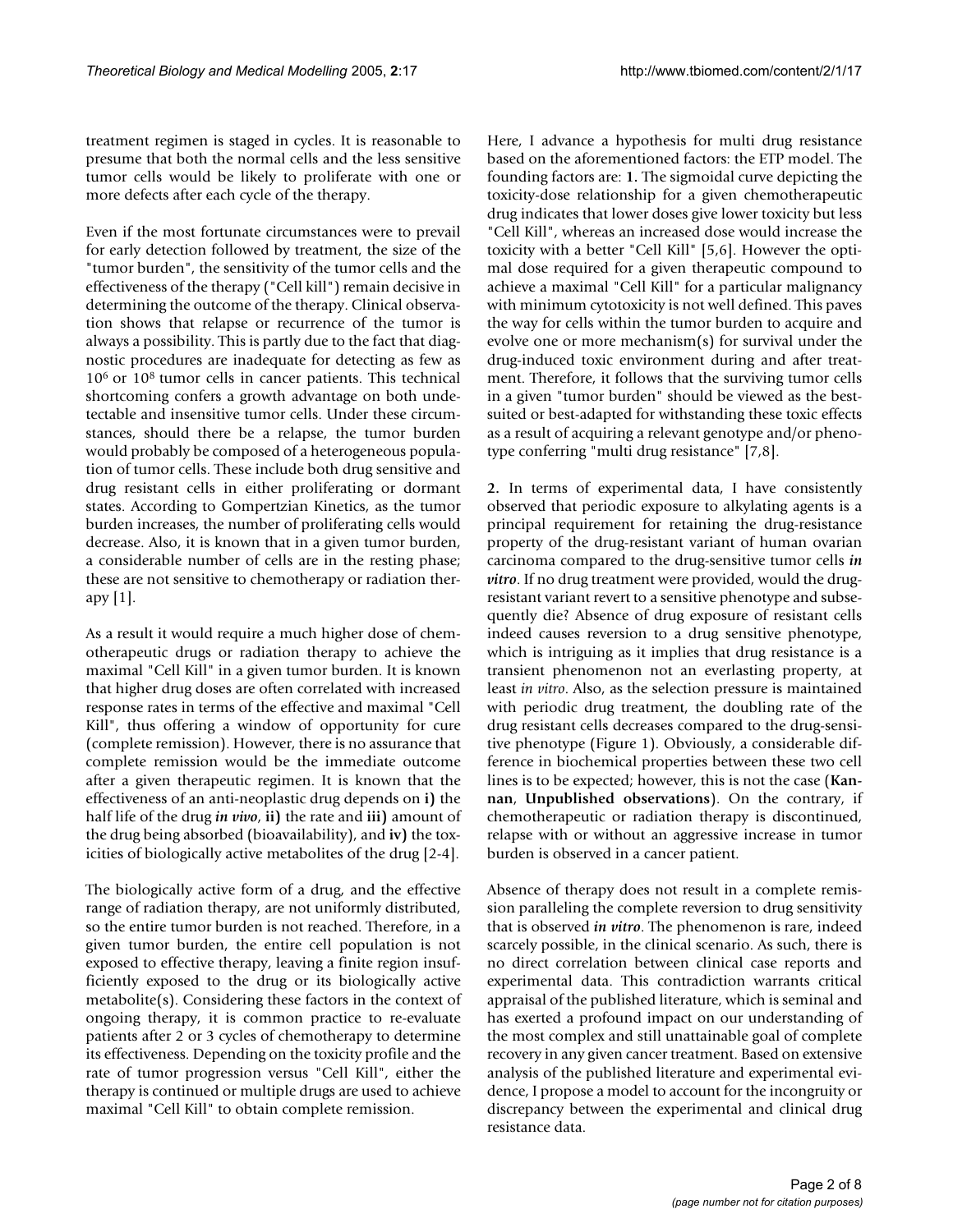<span id="page-2-0"></span>

**Figure 1** Schematic representation of an experimental drug resistance model.

Although the biochemical basis of drug resistance has been extensively studied in both in vitro model systems and clinical specimens, no correlation has been forthcoming. Considering the disparity between experimental and clinical findings, it is clear that we currently lack an understanding of the physiological basis of the evolution of drug-resistant cells. The expression of proteins that play a pivotal role in cellular drug resistance, such as P-glycoprotein, MRP-1 and other members of the ATP-binding cassette family of efflux protein(s), has been shown to decline at the time of relapse compared to the initial presentation of a given type of cancer. However, this observation has not been corroborated in all types of cancer. MRP-1 mediated drug efflux has been shown to correlate with an elevated level of intracellular glutathione (GSH), GSH synthesis or glutathione S-transferase (GST) activity. GST-mediated glutathionyl S-conjugates are known to be removed from the intracellular milieu by an energydependent process, similar to that seen with MRP-1, which is mediated by ATP-binding cassette proteins. It is known that GST is expressed in four different isoforms ( $\alpha$ ,

 $(\tau, \pi, \theta)$  but it has not yet been confirmed that expression<br>of CST  $\pi$  conform dute resistance or whather this isoform of GST- $\pi$  confers drug resistance or whether this isoform is present in drug-resistant cells [9].

Among the properties that differentiate tumor cells from normal cells are the presence of growth factors potentiating vascular growth, highly heterogeneous oxygen tension distributions, extreme acidic or alkaline pH, higher rates of glucose delivery and utilization, and finally, a state of hypoxia with an acidotic environment that is noncycling. This, in turn, endows the cell population with a lack of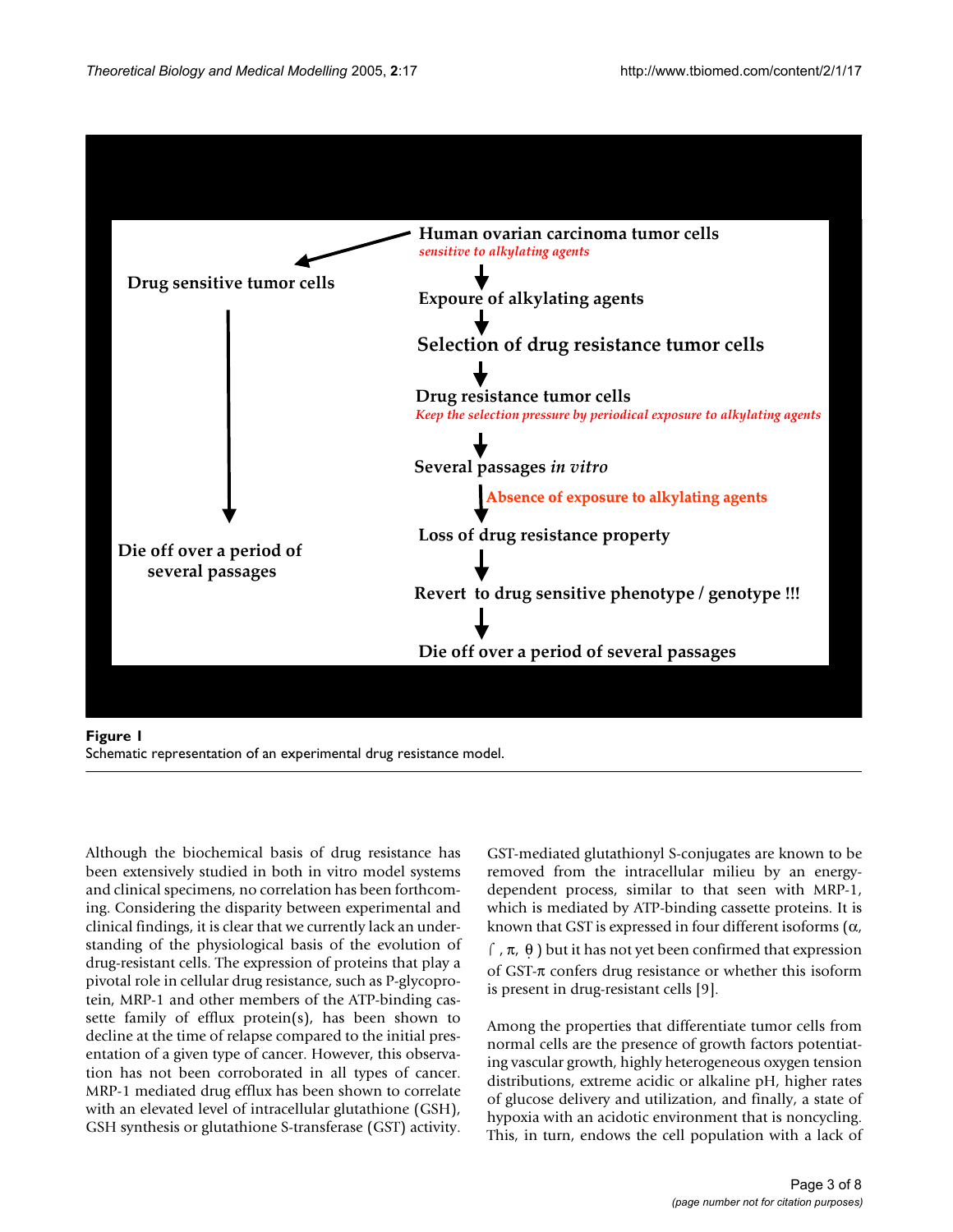uniform sensitivity to different families of chemotherapeutic drugs. Oxidative stress has been demonstrated to induce genomic instability at a much higher rate than is seen in drug-sensitive cells. All these factors contribute to the development of drug resistance [10].

In addition, drug-resistant cells have evolved mechanisms for bypassing apoptosis (the controlled form of cell death due to dehydration, shrinkage, and fragmentation of the nucleus, eventually leading to phagocytosis by macrophages) and necrosis (a traumatic but passive form of cell death due to the dysfunction of ion-transporting proteins, cell swelling and lysis and associated with the release of inflammatory mediators) [11].

#### **Rationale**

Therefore, it is hypothesized that the formation of drugresistant tumor cells occurs in at least two distinct stages, namely physiological drug resistance and pathological drug resistance. Physiological drug resistance denotes the stage during which the cells are afflicted with a variety of cellular stress signals and become more susceptible to the type of damage likely to be inflicted by chemotherapeutic drugs. Physiological drug resistance is characterized by uncontrolled proliferation; impairment of apoptosis; ability to repair DNA damage; and increasingly lower sensitivity to chemotherapeutic drugs and/or radiation. Thus, cells in this group are distinct from normal cells. Subsequent to chemotherapy, depending on its effectiveness, multi drug resistance tumor cells evolve within the tumor burden. After several courses of therapy, due to several contributing factors, the host is overwhelmed with predominantly multi drug-resistant cells (referred to as pathologically drug resistant tumor cells) which, in turn, confer unresponsiveness to chemotherapeutic agents and/ or adjuvant therapeutic treatment, leading to mortality. Figures [2](#page-4-0), [3](#page-5-0) and [4](#page-6-0) summarize the hypothesis advanced here; they depict the scheme of events following chemotherapeutic treatment and the significance of the two distinct tumor cell populations in leading to the failure of a therapeutic regimen.

### **Hypothesis**

#### *Phase I.* **Exclusion**

A fundamental characteristic of malignancy is genetic instability, which leads to a heterogeneous cell population endowed with altered morphologies, invasiveness, drug resistance and neovascularization, properties acquired through genetic mutation and aberrant gene expression. In addition, chemosensitivity is most likely caused by genetic changes; it is an acquired feature that appears at one specific stage and may be lost as the tumor burden progresses. It is hypothesized that tumor cells progress through two distinct stages, namely 'physiological drug resistance' and 'pathological drug resistance'.

Subsequent to chemotherapy, the tumor cells are in a state in which drug sensitivity is similar to that in the corresponding normal cells. Within the tumor burden, depending on their drug sensitivity, a more limited number of tumor cells than corresponding normal cells are damaged by chemotherapeutic agents.

As shown in Figure [2,](#page-4-0) following chemotherapy, the cells are subjected to oxidative stress, which has been shown to induce and sustain genomic and mitochondrial DNA damage. Notwithstanding the mechanisms for repairing such DNA damage, the loss of genomic DNA integrity, entailing the down-regulation of apoptotic suppressor proteins, drug-resistance suppressor proteins or cell cycle regulatory proteins, obviously programs the cells to undergo cell cycle arrest, culminating in apoptosis.

Tumor cells capable of repairing DNA damage but retaining the upregulation of cell cycle regulatory proteins and drug-resistance proteins are likely to survive both oxidative stress and apoptosis [12,13]. It is speculated that this defined sub-population is likely to represent the initially drug-resistant cells, where the phenomenon is referred as **"physiological drug resistance"**.

It is also possible that a select population of tumor cells may retain drug resistance and increase the expression of pro-apoptotic genes while losing the cell cycle regulatory protein(s). Such cells would be likely to undergo apoptosis. Thus, the evolving tumor would most likely contain a defined population of cells tolerant of oxidative stress and toxic drug effects, and also capable of bypassing apoptosis. *Therefore, this initial phase is an exclusion phase during which tumor cells that have lost cell cycle control and tumor suppressor proteins are excluded from the rest of the tumor burden as an evolving population endowed with physiological drug resistance*.

However, this selection process does not ensure that the entire physiologically drug resistant fraction of the tumor burden has become resistant to all drugs (Figure [2](#page-4-0)). To support my argument that two distinct form of tumor cells progress and lead to drug resistance mediated failure of therapy, I invoke the process of "apomixis" [14] to erect a hypothesis that depends on the presence of *two hypothetical types of cell* in the same somatic tissue (tumor burden) and a potential exchange of genetic material between them. "Apomixis" is a process that accounts for *asexual*reproduction in higher forms of life where sexual reproduction is the norm. In essence, the successful evolution of pathologically drug-resistant cells may or may not follow a pattern. The foremost factors determining the success of this process are cellular genetic defects (mutations), and the amount of chemotherapy and/or radiation the patient will subsequently undergo. Together, these factors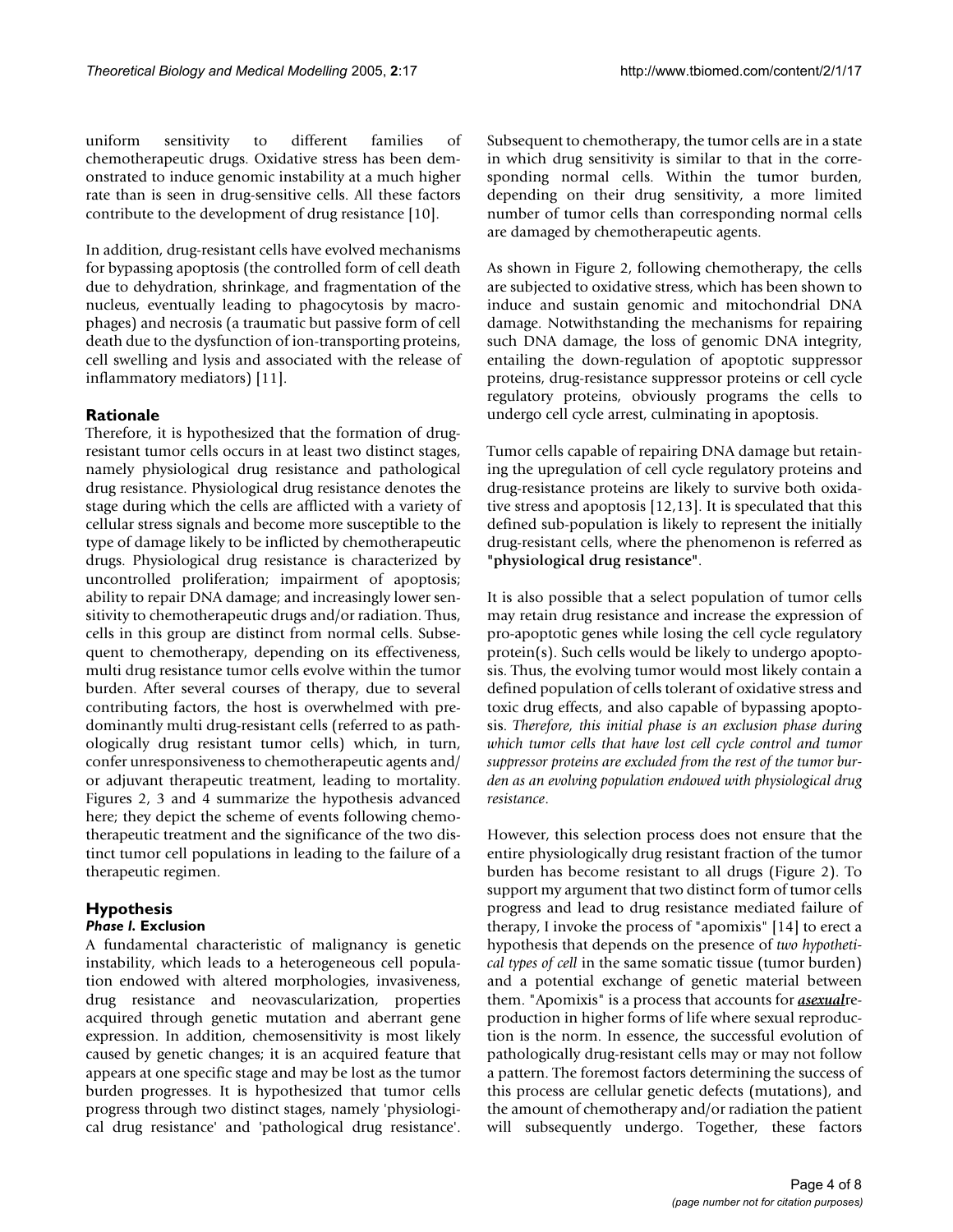<span id="page-4-0"></span>

#### **Phase I: Figure 2**Evolution of physiologically drug resistant cells by "exclusion" from chemotherapy-sensitive tumor cells

**Phase I:** Evolution of physiologically drug resistant cells by "exclusion" from chemotherapy-sensitive tumor cells.

determine or influence either the physiologically or the pathologically drug resistant cells. In successive generations, resistant cells are likely to adopt at least one additional molecular mechanism for mounting an effective defense against adjuvant therapy, after the initial radiation or chemotherapy has failed, plausibly because of **apomixis**.

#### *Phase II.* **Tolerance**

Tumor cells that are not susceptible to the toxic effects of chemotherapeutic drugs and are tolerant of oxidative stress are expected to possess one or more molecular mechanisms to protect and maintain the proteins essential for survival. Such tumor cell populations show physiological drug resistance. The sustained cytotoxic effects of

chemotherapeutic drugs would be likely neither to induce genomic instability nor to affect cell cycle progression in such a population. Also, insufficient exposure to the therapy would leave a defined fraction of the tumor cells to regrow with the property of physiological drug resistance and remain in the tumor burden. In addition to these physiological possibilities, it seems reasonable to propose that expression of several cell cycle regulatory proteins will be lost and that cell cycle arrest will become dissociated from DNA damage. In turn, accumulated DNA damage and uncontrolled cell cycle progression with impaired apoptotic pathways will confer increased resistance to chemotherapeutic drugs and/or adjuvant therapeutic treatment, protecting against cell death and sustaining tumor cell proliferation.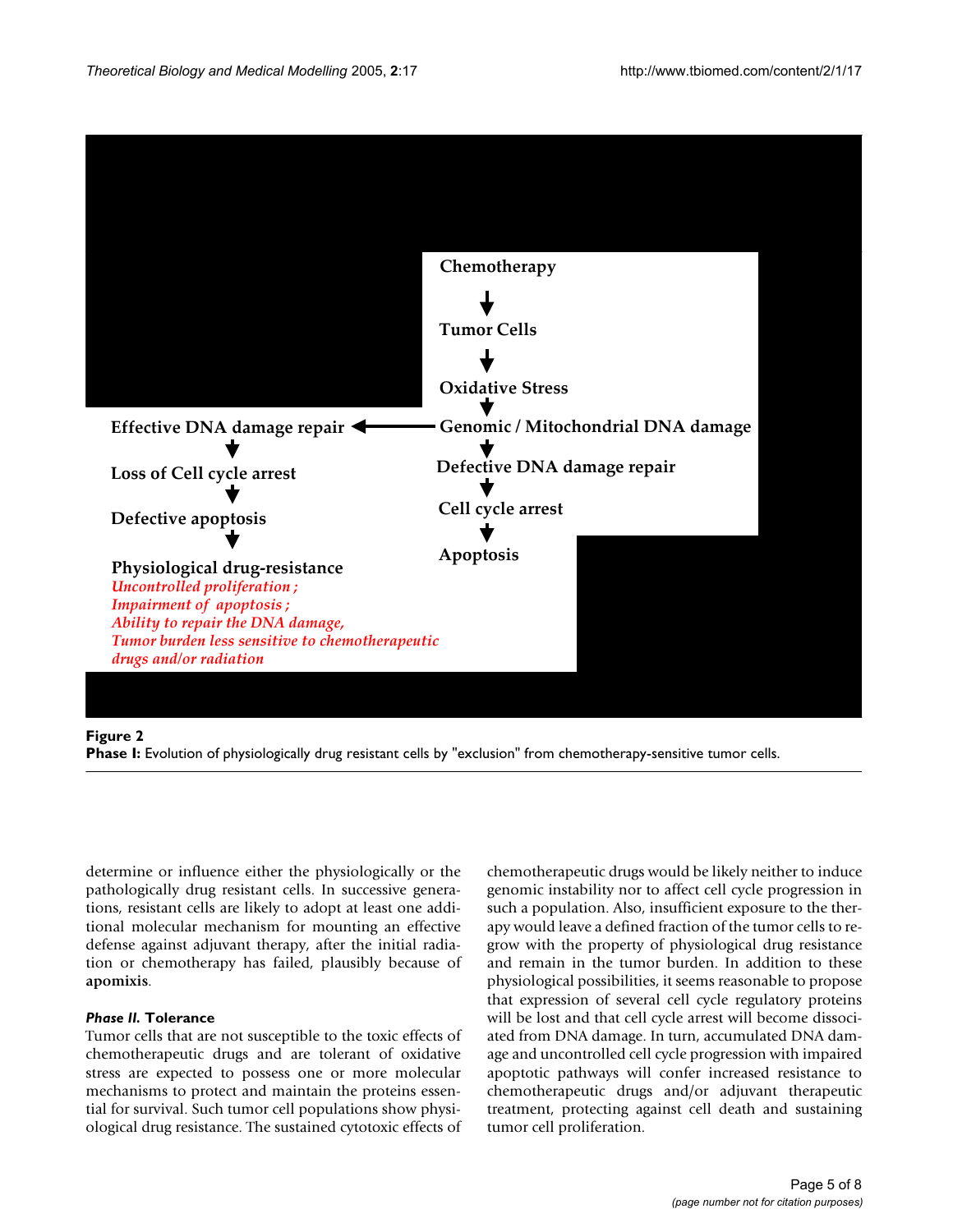<span id="page-5-0"></span>

#### ${\sf Figure~3}$  Physiologically physiologically drug resistant mechanism (s) in a tumor burden for efficient evolution of pathologically drug resistant cells ficient evolution of pathologically drug resistant cells and cells and

**Phase II:** Existence of multiple mechanism(s) in a tumor burden for efficient evolution of pathologically drug resistant cells and "toleration" of coexisting physiologically drug resistant tumor cells.

Therefore, this subpopulation of tumor cells is selected to progress towards pathological drug resistance with or without a specific escape mechanism for multiple drugs (e.g. increased glutathione levels and altered DNA repair, loss of cell cycle check point kinases). Also, it suggested that pathological drug resistance probably represents a stage during which resistance to various cytotoxic insults increases markedly. It is also speculated that these distinct tumor cell populations would probably coexist in a tumor burden by "tolerating" each other (Figure [3](#page-5-0)).

A mechanistic working hypothesis is presented in Figure [3,](#page-5-0) in which physiological drug resistance progresses to increased insensitivity to multiple drugs and subsequently to multi drug resistance. With subsequent tumor progression, several defense mechanisms may be lost, including dissociation of cell cycle arrest from DNA damage. Further, clonal progression of the 'pathologically drug resistant' cells may emerge as a result of drug-specific escape mechanisms and the impairment of both triggering and effectors mechanisms of apoptosis. Essentially, failure of all options in a clinical chemotherapeutic regimen produces a shift from physiological drug resistance to pathological drug resistance. Advanced clinical stages, representing the failure of multiple episodes of a therapeutic regimen, would be more likely to contain pathologically drug-resistant cells that are beyond the chemosensitive window.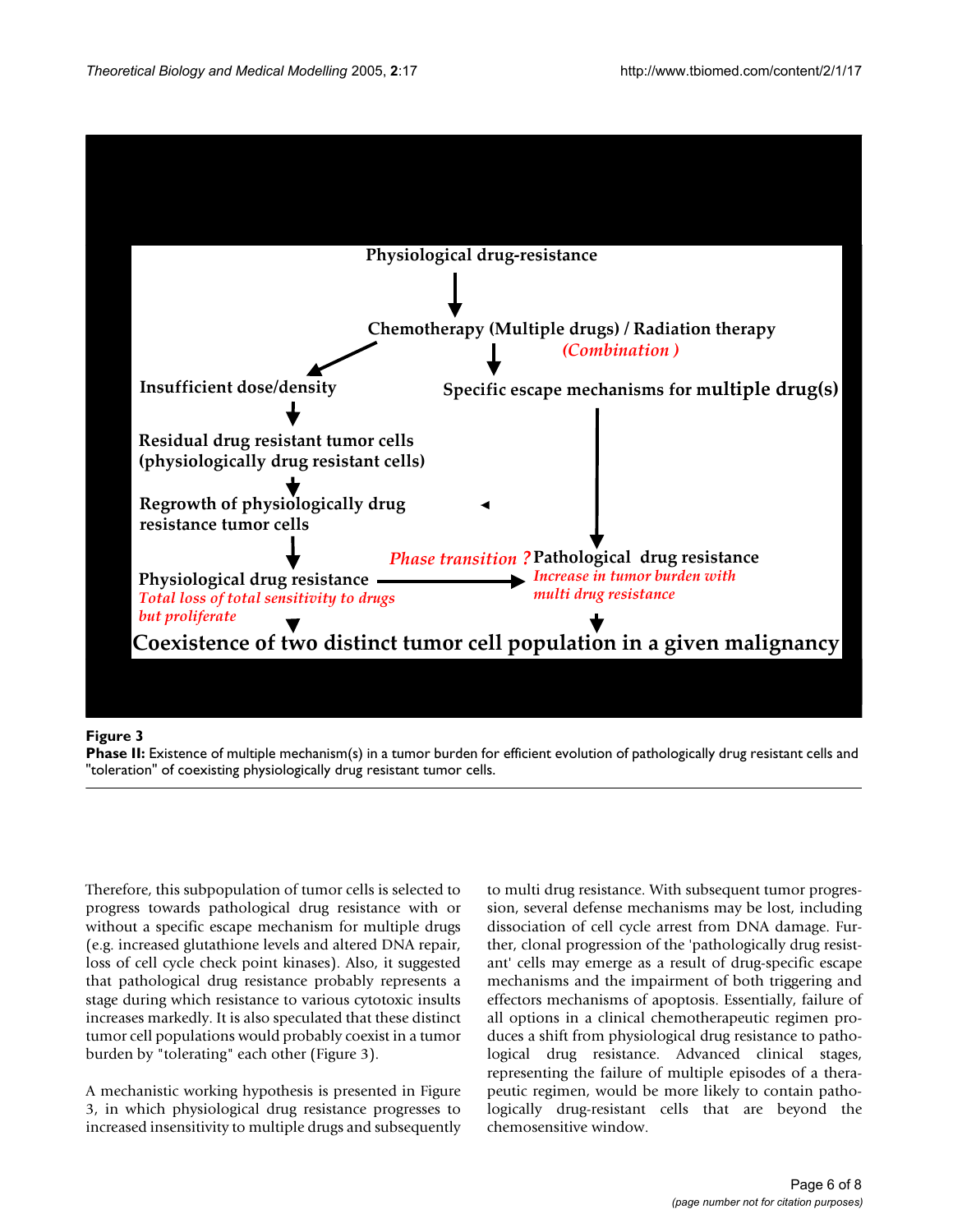<span id="page-6-0"></span>

**Figure 4 Phase III:** Progression of pathologically drug resistant tumor cells leading to mortality.

Overall, it is still a strong possibility that both physiologically and pathologically drug-resistant cells, together with yet unknown drug-sensitive cells, might coexist in a tumor burden, complicating any viable alternative approach to therapy. The promise of any therapeutic measure at this point would largely depend on the properties of the predominantly surviving cell population in the tumor burden. Regrettably, this would mean that the cancer patient is losing ground in therapy and reaching the clinical endpoint, which is not yet conclusive at this point of the treatment.

*Do the pathologically drug resistant tumor cells secrete some unidentified factor(s) or adopt a novel mechanism(s) to transform physiologically drug resistant tumor cells to pathologically* *drug resistant ones? It has been suggested that such a "phase transition" is a strong possibility* [15].

#### *Phase III.* **Progression**

As shown in Figure [4](#page-6-0), should the pathologically drug resistant tumor cells overwhelm the tumor burden, with or without the concomitant presence of physiologically drug resistant cells, it is likely that the relapse may lead towards complete failure of any remaining therapy. Relapses in cases of metastatic tumor burdens cause deterioration of the clinical scenario; metastatic tumors are more aggressive, in particular with a pathologically drugresistant tumor burden. Progression of pathologically drug-resistant cells would most likely occur because of clonal dominance under the selection pressure imparted